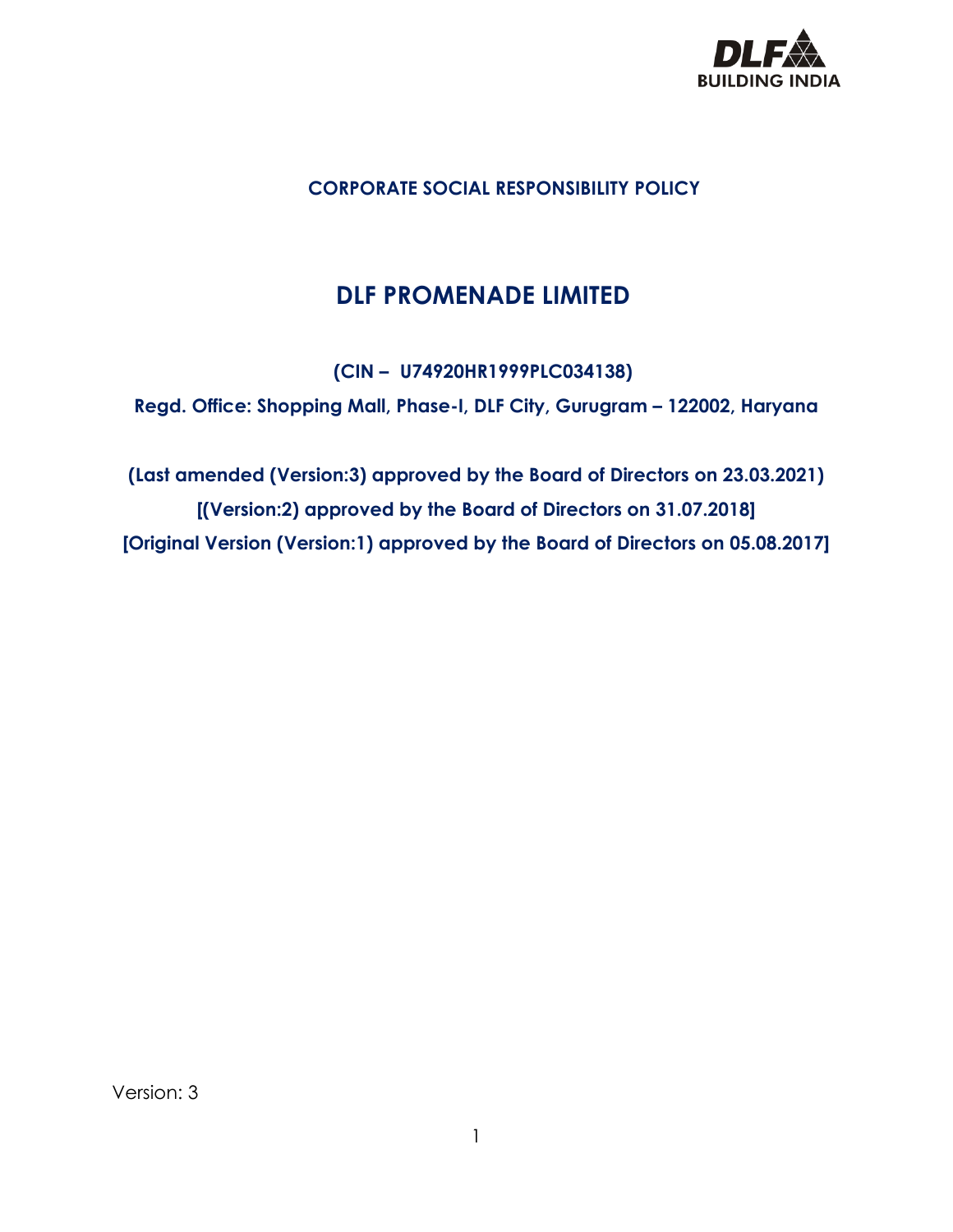

# **DLF PROMENADE LIMITED**

# **Corporate Social Responsibility Policy**

**(CSR Policy)**

# **TABLE OF CONTENTS**

| SI. No.        | <b>Contents</b>                  | Page      |  |
|----------------|----------------------------------|-----------|--|
|                |                                  | No.       |  |
| $\mathbf{1}$ . | Introduction                     | 3         |  |
| 2.             | Objectives                       | $3 - 4$   |  |
| 3.             | <b>Definitions</b>               | $5-8$     |  |
| 4.             | <b>CSR Committee</b>             | $8-9$     |  |
| 5.             | <b>CSR Organisation</b>          | $9 - 10$  |  |
| 6.             | <b>CSR Allocation</b>            | $10 - 12$ |  |
| 7.             | CSR Budget                       | 12        |  |
| 8.             | <b>CSR Activities</b>            | $12 - 15$ |  |
| 9.             | Implementation of CSR Activities | 15        |  |
| 10.            | <b>Monitoring Mechanism</b>      | $15 - 16$ |  |
| 11.            | Role of implementing agencies    | $16-17$   |  |
| 12.            | Capacity Building                | 17        |  |
| 13.            | <b>Impact Assesment</b>          | 17        |  |
| 14.            | <b>Disclosures</b>               | 18        |  |
| 15.            | Amendments                       | 18        |  |
| 16.            | General                          | 18        |  |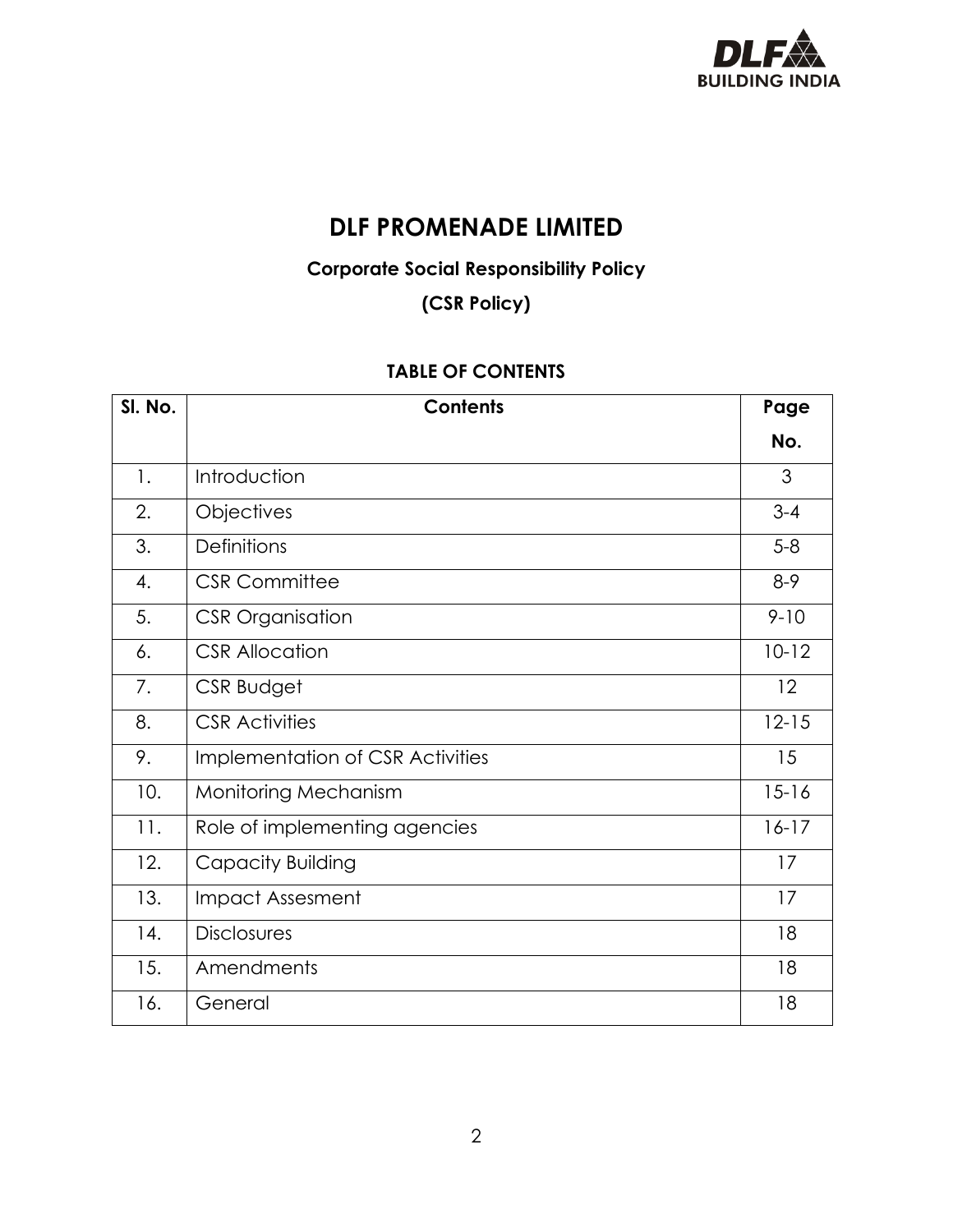

# **DLF PROMENADE LIMITED**

# **CORPORATE SOCIAL RESPONSIBILITY POLICY**

# **[IN TERMS OF SECTION 135 OF THE COMPANIES ACT, 2013 READ WITH CORPORATE SOCIAL RESPONSIBILITY POLICY RULES, 2014]**

#### **1. INTRODUCTION**

DLF Promenade Limited (the "Company") owns a shopping mall-cum entertainment complex named DLF Promenade at Vasant Kunj, New Delhi with a multi-purpose appeal.

This CSR Policy [as defined in clause 3(g)] aims to define and establish the Company's Policy framework towards CSR [as defined in clause 3(e)].

# **2. OBJECTIVES**

The Company recognizes and is committed towards creating common good for all. The Company shall implement its CSR activities to integrate economic, environmental and social objectives with its operations and growth for common good. CSR projects/ programmes/ activities should be beneficial to the society at large and in compliance with the applicable laws. The Company is committed towards making visible and tangible contribution to communities and environment.

The Company shall identify projects/ programmes/ activities both in urban/ rural areas that will improve quality of life.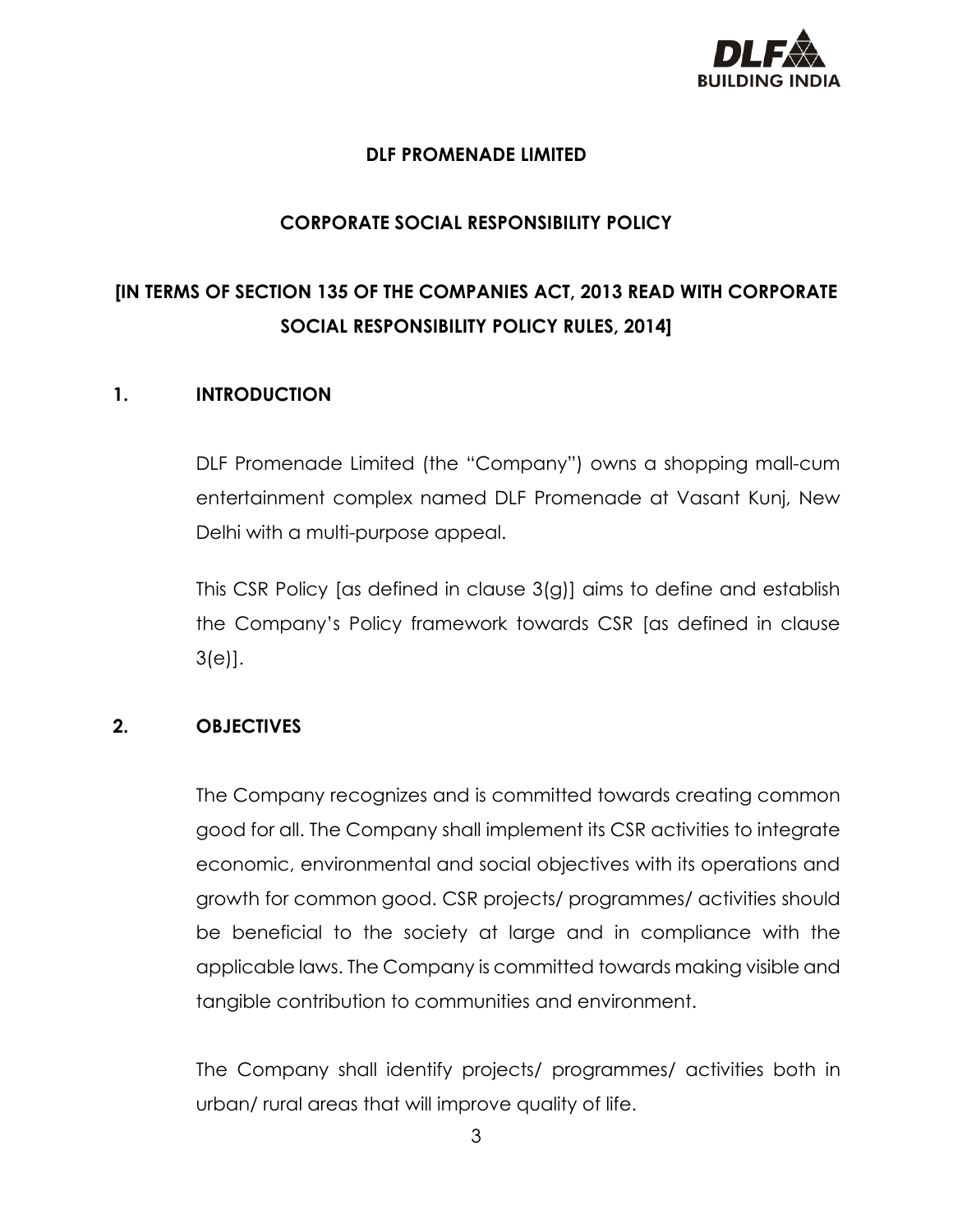

The broad objectives of this CSR Policy is to:

- (i) elucidate and inform to all Stakeholders about the Company's CSR Policy;
- (ii) demonstrate commitment to the common good through responsible business practices and good governance;
- (iii) actively support the country's development agenda to ensure sustainable change;
- (iv) set high standards of quality in the delivery of services in the social sector by creating robust processes and replicable models; and
- (v) engender a sense of empathy and equity among employees of the Company to motivate them to give back to the society.

The CSR Policy shall be implemented in accordance with the provisions of Section 135 of the Act and the Rules made thereunder. It shall apply to all the Corporate Social Responsibilities activities undertaken by the Company in India as per Schedule VII to the Act and any amendments or modifications made thereto.

The Corporate Social Responsibilities activities shall not include activities undertaken by the Company in pursuance of the normal course of its business. Further, projects, programmes or activities that solely benefit the employees of the Company and their families shall not be considered as Corporate Social Responsibilities under this CSR Policy.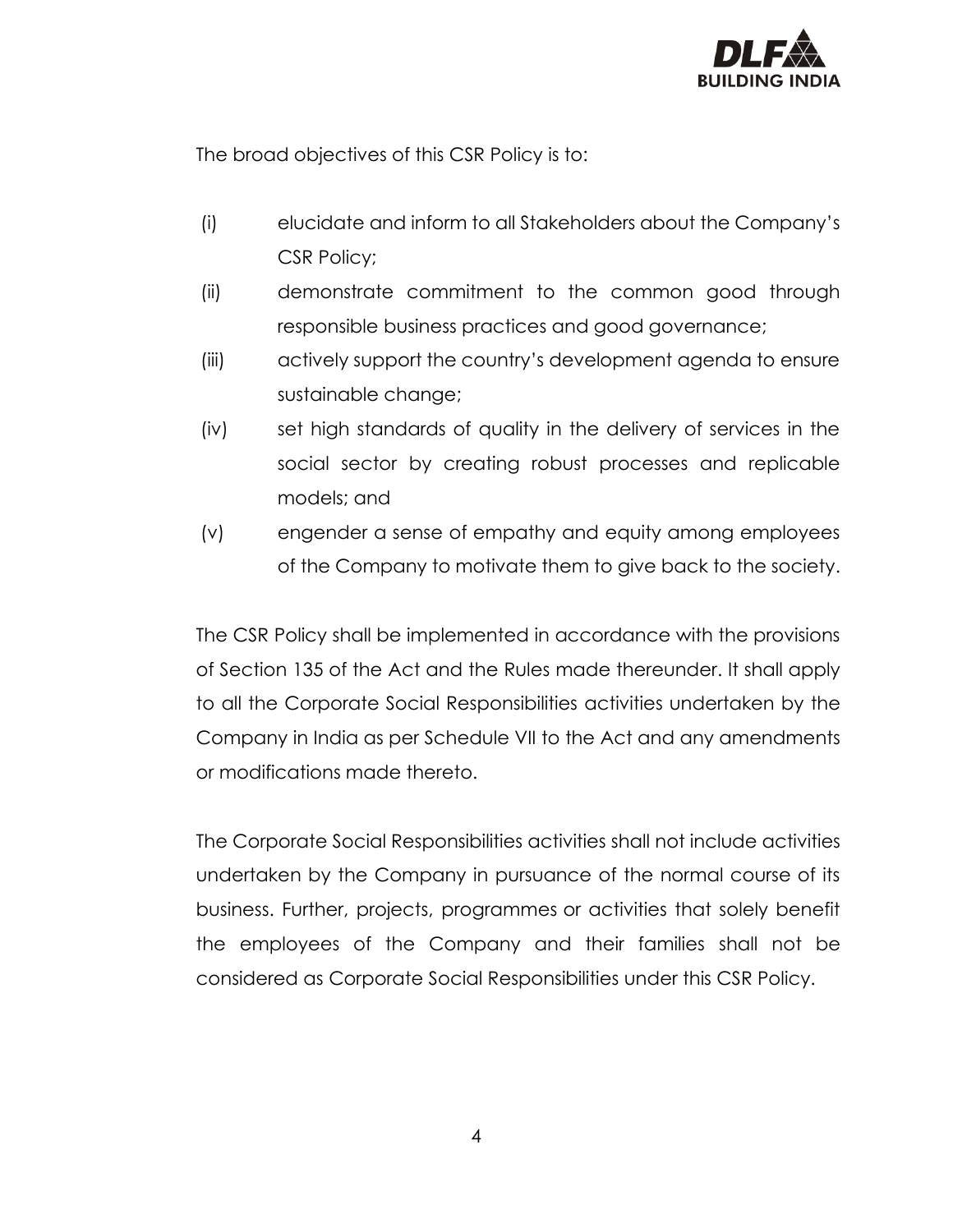

#### **3. DEFINITIONS**

Definitions of some of the key terms used in this policy are given below:

- a) **'Act'** means Companies Act, 2013 read with rules made thereunder, as amended from time to time.
- b) **'Administrative Overheads'** means the expenses incurred by the Company for 'general management and administration' of Corporate Social Responsibility functions in the Company but shall not include the expenses directly incurred for the designing, implementation, monitoring, and evaluation of a particular Corporate Social Responsibility project or programme;
- c) **'Annual Action Plan'** means a plan formulated by the CSR Committee and recommend to the Board, in pursuance of the CSR Policy, which shall include the following:
	- (i) the list of CSR projects or programmes that are approved to be undertaken in areas or subjects specified in Schedule VII to the Act;
	- (ii) the manner of execution of such projects or programmes as specified in the Rules;
	- (iii) the modalities of utilisation of funds and implementation schedules for the projects or programmes;
	- (iv) monitoring and reporting mechanism for the projects or programmes; and
	- (v) details of need and impact assessment, if any, for the projects undertaken by the Company.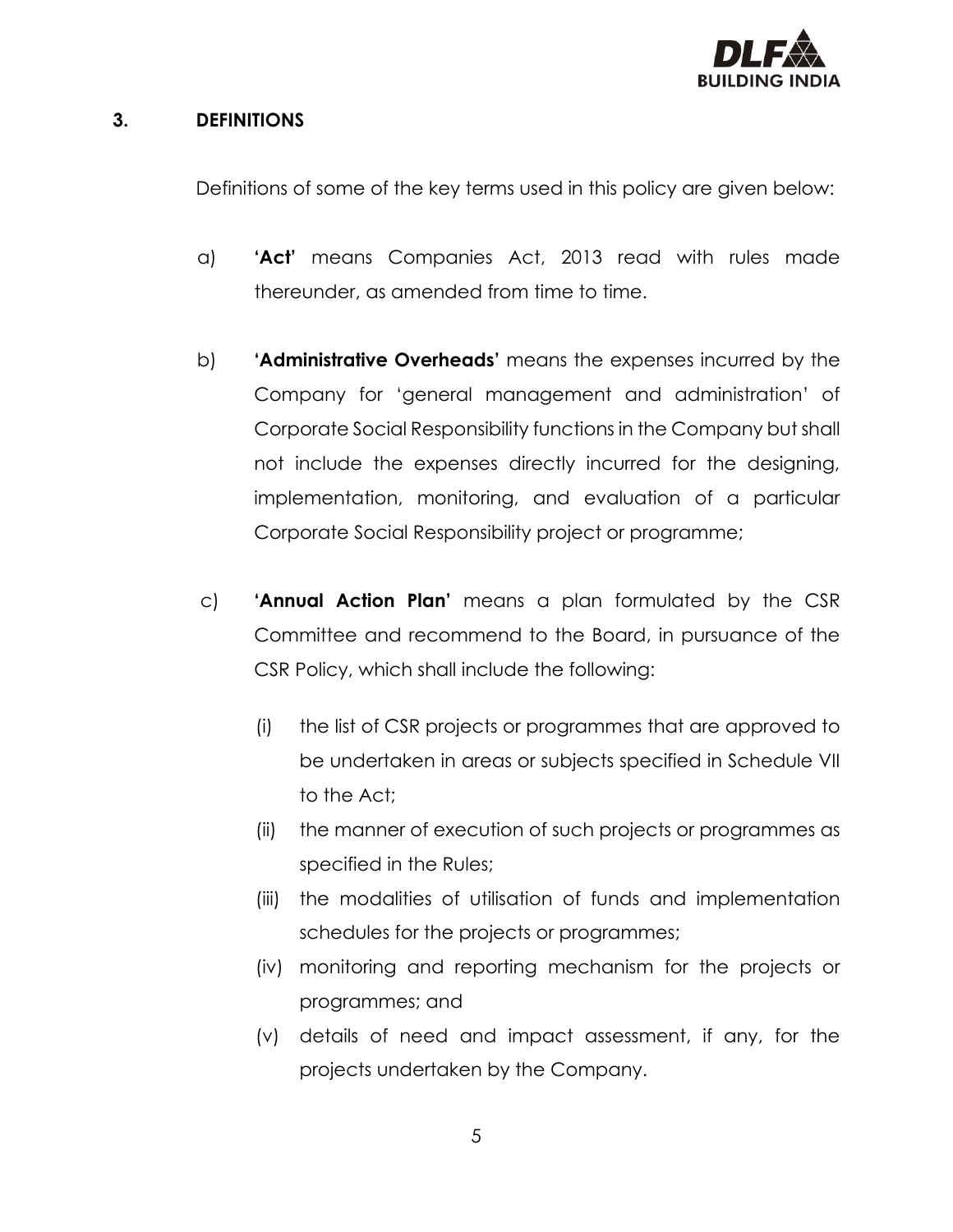

- d) **'Board'** means Board of Directors of the Company.
- e) '**Corporate Social Responsibility**' or '**CSR**' means the activities undertaken by a Company in pursuance of its statutory obligation laid down in Section 135 of the Act but shall not include the following:
	- (i) activities undertaken in pursuance of normal course of business of the Company;
	- (ii) any activity undertaken by the Company outside India except for training of Indian sports personnel representing any State or Union territory at national level or India at international level;
	- (iii) contribution of any amount directly or indirectly to any political party under Section 182 of the Act;
	- (iv) activities benefitting employees of the Company as defined in Section 2(k) of the Code on Wages, 2019;
	- (v) activities supported by the Company on sponsorship basis for deriving marketing benefits for its products or services; and
	- (vi) activities carried out for fulfilment of any other statutory obligations under any law in force in India.
- f) **'CSR Committee'** means CSR Committee of the Board.
- g) '**CSR Policy**' means a statement containing the approach and direction given by the Board, taking into account the recommendations of the CSR Committee, and includes guiding principles for selection, implementation and monitoring of activities as well as formulation of the annual action plan.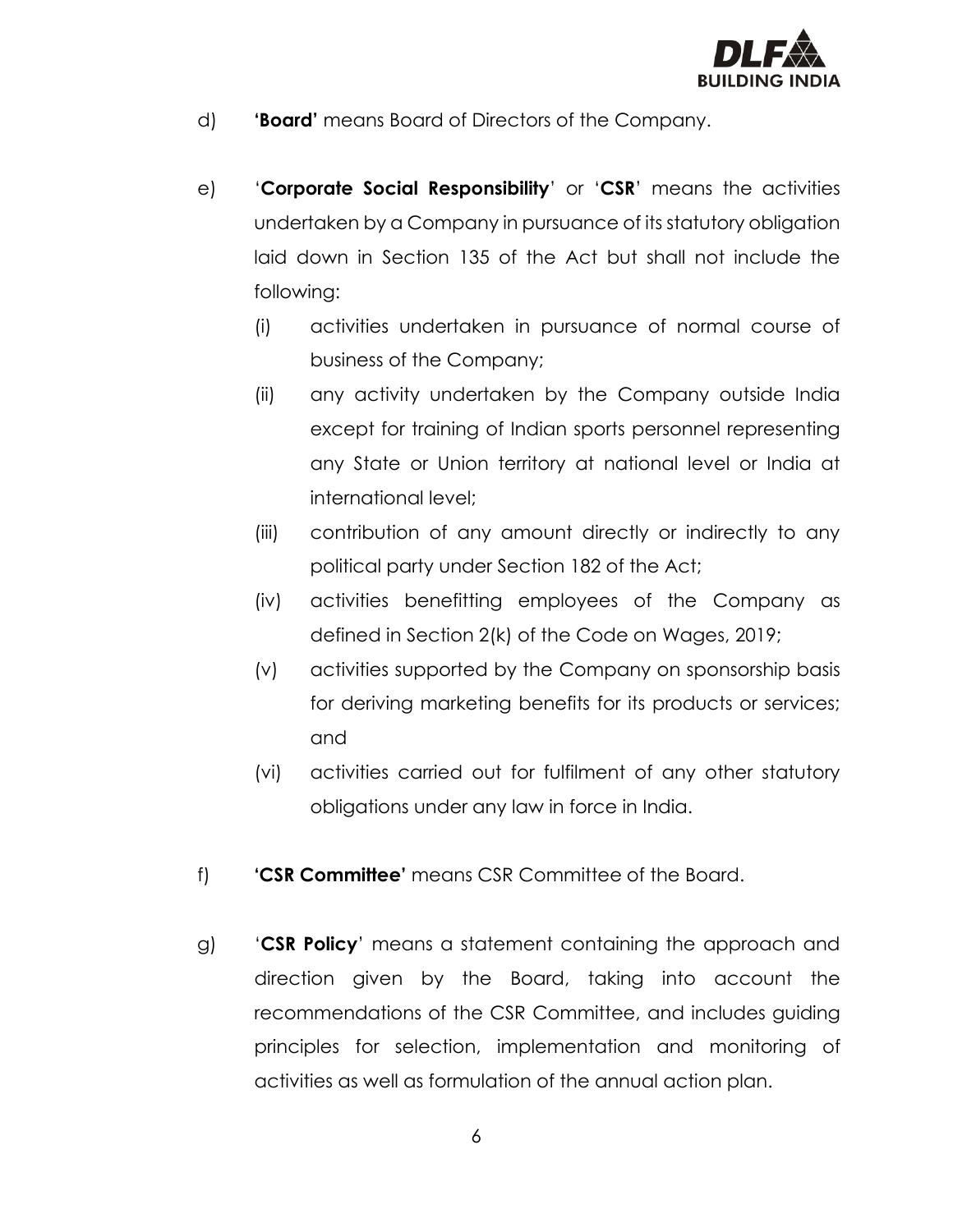

- h) **'International Organisation' means** an organisation notified by the Central Government as an international organisation under **S**ection 3 of the United Nations (Privileges and Immunities) Act, 1947, to which the provisions of the Schedule to the said Act apply**.**
- i) **'Net Profit'** means Net Profit as defined in the Rules.
- j) **'Ongoing Project'** means a multi-year project undertaken by the Company in fulfilment of its CSR obligation having timelines not exceeding three years excluding the financial year in which it was commenced, and shall include such project that was initially not approved as a multi-year project but whose duration has been extended beyond one year by the Board based on reasonable justification.
- k) **'Public Authority'** means Public Authority as defined in the Rules
- l) **'Rules'** mean the Companies (Corporate Social Responsibility Policy) Rules, 2014, as amended from time to time.
- m) **'Stakeholder'** means and includes:
	- local community;
	- employees;
	- **•** shareholders;
	- suppliers/vendors/consultants;
	- contractors;
	- **•** service providers;
	- Any other person including workers involved in construction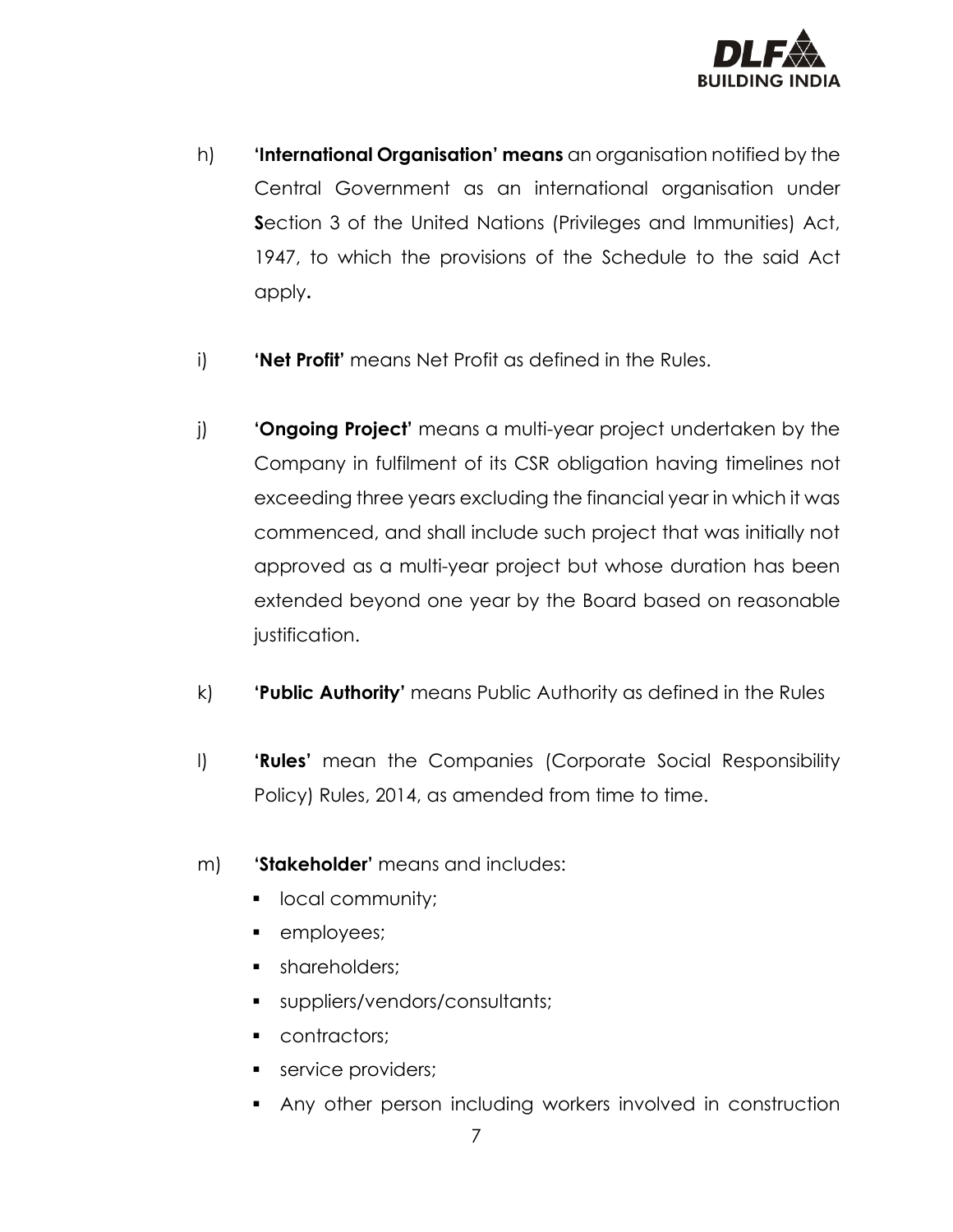

and allied activities of the Company or category of persons, as may be prescribed in the Act and/ or by the CSR Committee including society at large.

Words and expressions not defined in this Policy shall have the same meaning as contained in the Act read with the Rules**.**

# **4. CSR COMMITTEE**

In compliance with the requirements of Section 135 (1) of the Act, a CSR Committee has been constituted by the Board. The CSR Committee at all times shall comprise a minimum of 3 directors out of which at least 1 director would be an independent director, if any.

The Committee may invite such other executive(s)/employees of the Company, professionals, experts and outsiders with relevant experience, as it may consider appropriate in its sole discretion, whether on permanent basis or temporarily, to advise the Committee on the various CSR activities being undertaken/ to be undertaken by the Company.

The CSR Committee shall institute transparent monitoring mechanism for implementation of the CSR activities undertaken by the Company.

#### **4.1 TERMS OF REFERENCE OF THE CSR COMMITTEE**

The CSR Committee shall be responsible for—

(i) Formulate, recommend and modify/ alter whenever necessary, Corporate Social Responsibility Policy which shall indicate the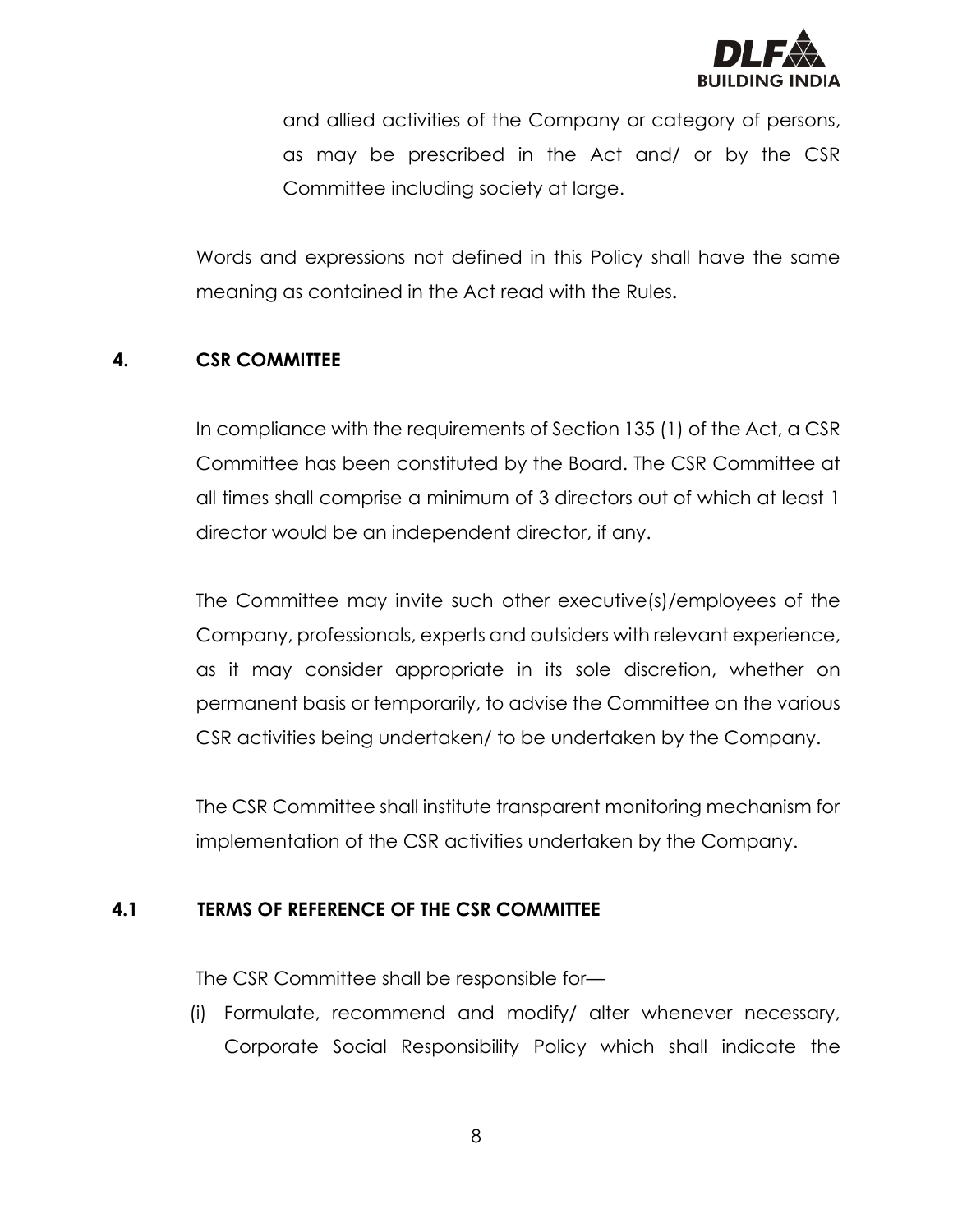

projects/ programmes/ activities to be undertaken by the Company, as specified in Schedule VII to the Act;

- (ii) Recommend the amount of expenditure to be incurred on the projects/ programmes/ activities referred to in clause (i) above;
- (iii) Institutionalize transparent monitoring mechanism for ensuring implementation of the CSR projects/ programmes/ activities; and
- (iv) Any other activity(ies)/functions, as may be assigned by the Board.

#### **5. CSR ORGANISATION**

The CSR activities shall be undertaken/ executed/ implemented either by the Company itself and/ or primarily through DLF Foundation / DLF Qutab Enclave Complex Educational Charitable Trust/ DLF Qutab Enclave Complex Medical Charitable Trust or any other registered public trust(s)/ registered society established by the Company. The Company may also conduct/ implement its Corporate Social Responsibilities activities through any company established under Section 8 of the Act or a registered public trust or a registered society, registered under Section 12A and 80G of the Income-tax Act, 1961, established by the Company, either singly or along with its holding company/ subsidiary(ies), or associate(s) or other company(ies).

In the event, the Company implements its Corporate Social Responsibilities activities through any other trust(s), society(ies), company(ies) that is not established by the Company/ its holding company/ subsidiary(ies)/ associate(s), such trust(s), society(ies), company(ies) shall have (a) registration under Section 12A and 80G of the Income-tax Act, 1961; and (b) an established track record of at least three years in undertaking similar activities and the Company will clearly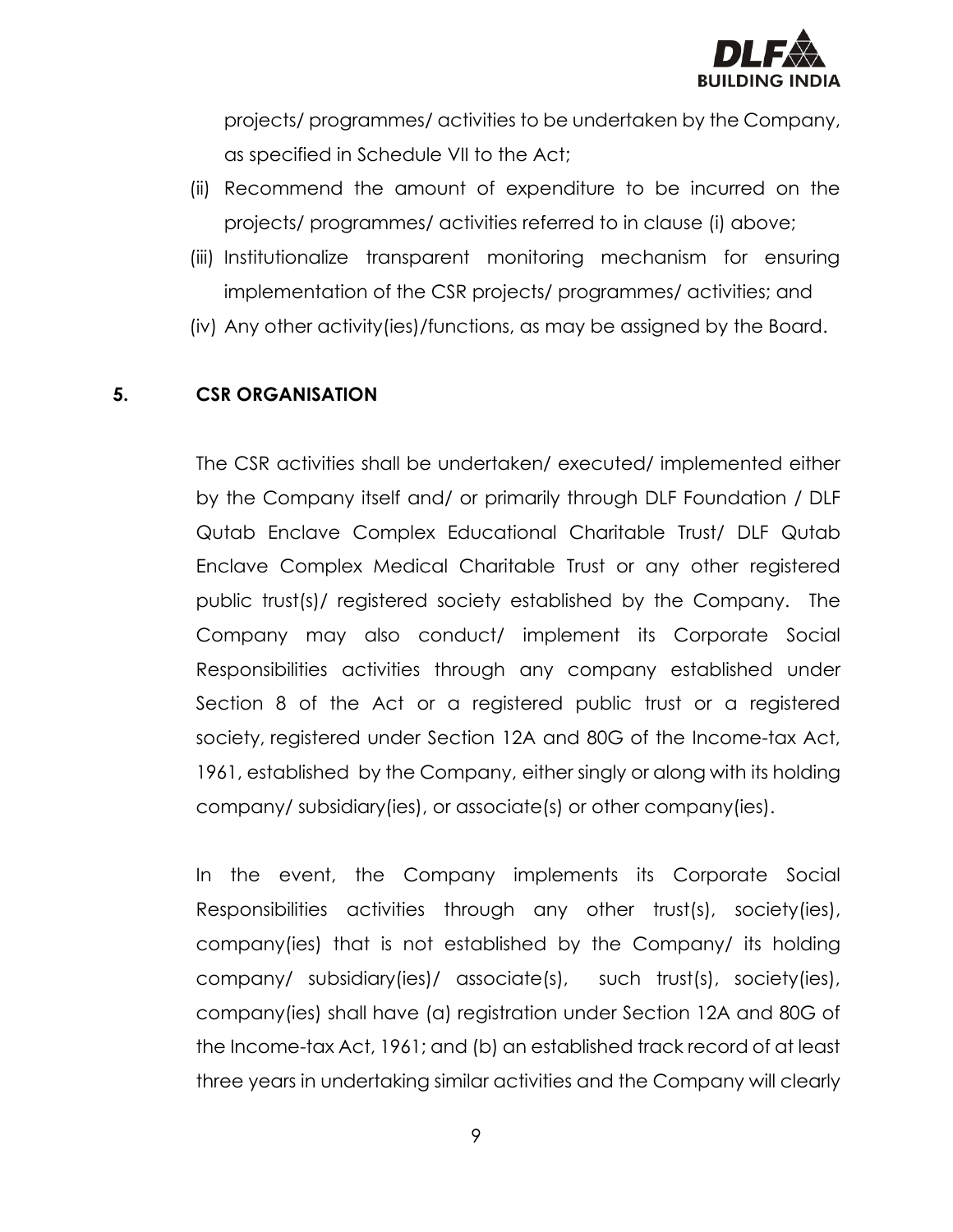

specify the projects or programmes to be undertaken through these entities, the modalities of utilization of funds on such projects and programmes and the monitoring and reporting mechanism.

The Company may also collaborate with its holding company/ subsidiaries/ fellow subsidiaires/ associates or other companies to undertake Corporate Social Responsibilities activities, provided that the CSR committees of the respective companies are in a position to report separately on such Corporate Social Responsibilities activities being undertaken in accordance with the Act.

The Company will ensure that implementing agecy(ies), who agreed to undertake any CSR activity(ies) of the Company, shall have registered itself/ themselves with the Ministry of Corporate Affairs by filing requiste form w.e.f. 1st April, 2021.

#### **6. CSR ALLOCATION**

The CSR Allocation for a financial year shall include – (a) at least 2% of the average Net Profits of the Company made during three immediately preceding financial years; (b) any income arising there from; (c) surplus arising out of Corporate Social Responsibilities activities; and (d) any contribution specifically received for Corporate Social Responsibilities activities. Further, it is clarified that any surplus arising out of Corporate Social Responsibilities activities shall not form part of the business profits.

The CSR amount may be spent by the Company for creation or acquisition of a capital asset, which shall be held by (a) a company established under Section 8 of the Act, or a Registered Public Trust or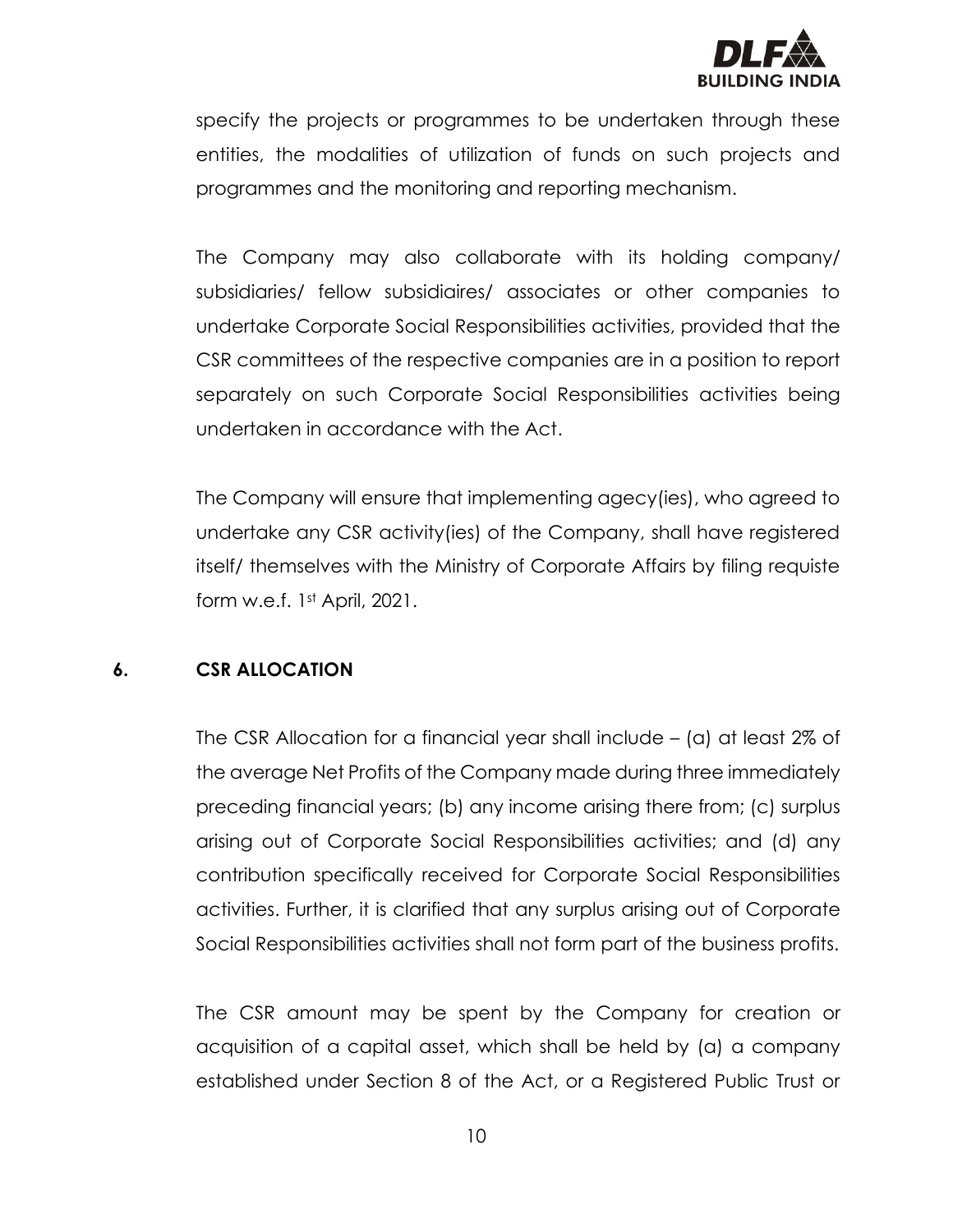

Registered Society, having charitable objects and CSR Registration Number under the Rule; or (b) beneficiaries of the said CSR project, in the form of self-help groups, collectives, entities; or (c) a public authority.

The Board shall ensure that the Administrative Overheads shall not exceed 5% of total CSR expenditure of the Company for the financial year.

In case, the Company spends an amount in excess of requirement provided Section 135(5) of the Act, such excess amount may be set-off against the requirement to spend Section 135(5) of the Act up to an immediate succeeding three financial years provided the same has been approved by the Board and passed a resolution to that effect and the excess amount available for set-off shall not include the surplus arising out of the CSR activities.

In case, the Company fails to spend the prescribed CSR amount in any financial year, the Board shall, in its report under Section 134(3)(o), specify the reasons for not spending the amount and, unless the unspent amount relates to any Ongoing Project, transfer such unspent amount to a Fund specified in Schedule VII to the Act, within a period of six months of the expiry of the financial year.

Further, any amount remaining unspent under Section 135(5) of the Act, pursuant to any Ongoing Project of the Company, fulfilling such conditions as may be prescribed, shall be transferred by the Company within a period of thirty days from the end of the financial year to a special account for that financial year in any scheduled bank to be called the Unspent Corporate Social Responsibility Account, and such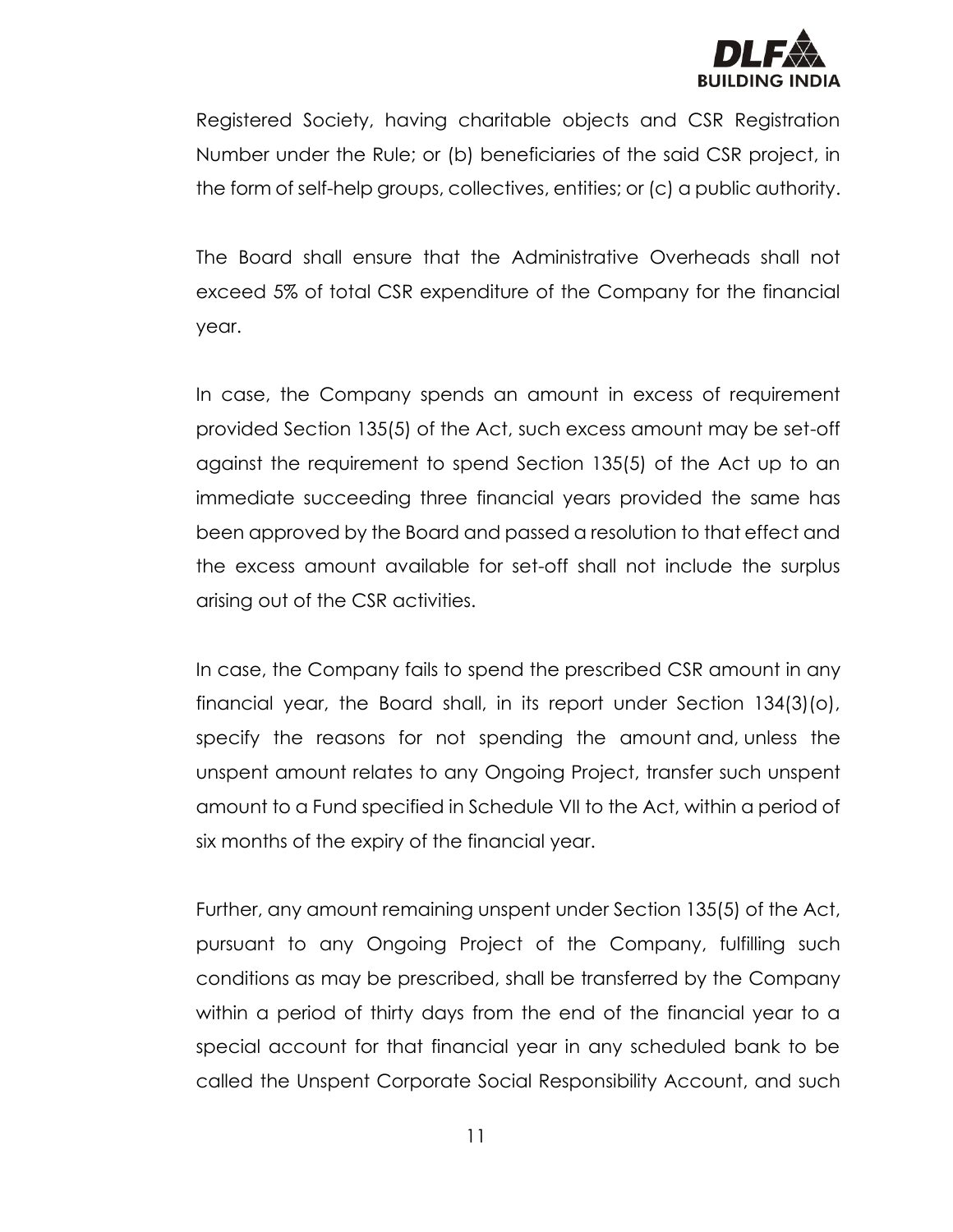

amount shall be spent by the Company in pursuance of its obligation towards the Corporate Social Responsibility Policy within a period of three financial years from the date of such transfer, failing which, the Company shall transfer the same to a Fund specified in Schedule VII, within a period of thirty days from the date of completion of the third financial year.

Until a fund is specified in Schedule VII, the unspent CSR amount, if any, shall be transferred by the Company to any fund included in Schedule VII to the Act.

# **7. CSR BUDGET**

The overall amount to be committed towards CSR will be approved by the Board upon the recommendation of the CSR Committee.

# **8. CSR ACTIVITIES**

The Company will undertake its CSR activities in the following areas:

- 1. Eradicating hunger, poverty and malnutrition, promoting health care including preventinve health care and sanitation including contribution to the Swach Bharat Kosh set-up by the Central Government for the promotion of sanitation and making available safe drinking water;
- 2. promoting education, including special education and employment enhancing vocation skills especially among children, women, elderly and the differently abled and livelihood enhancement projects;
- 3. promoting gender equality, empowering women, setting up homes and hostels for women and orphans; setting up old age homes, day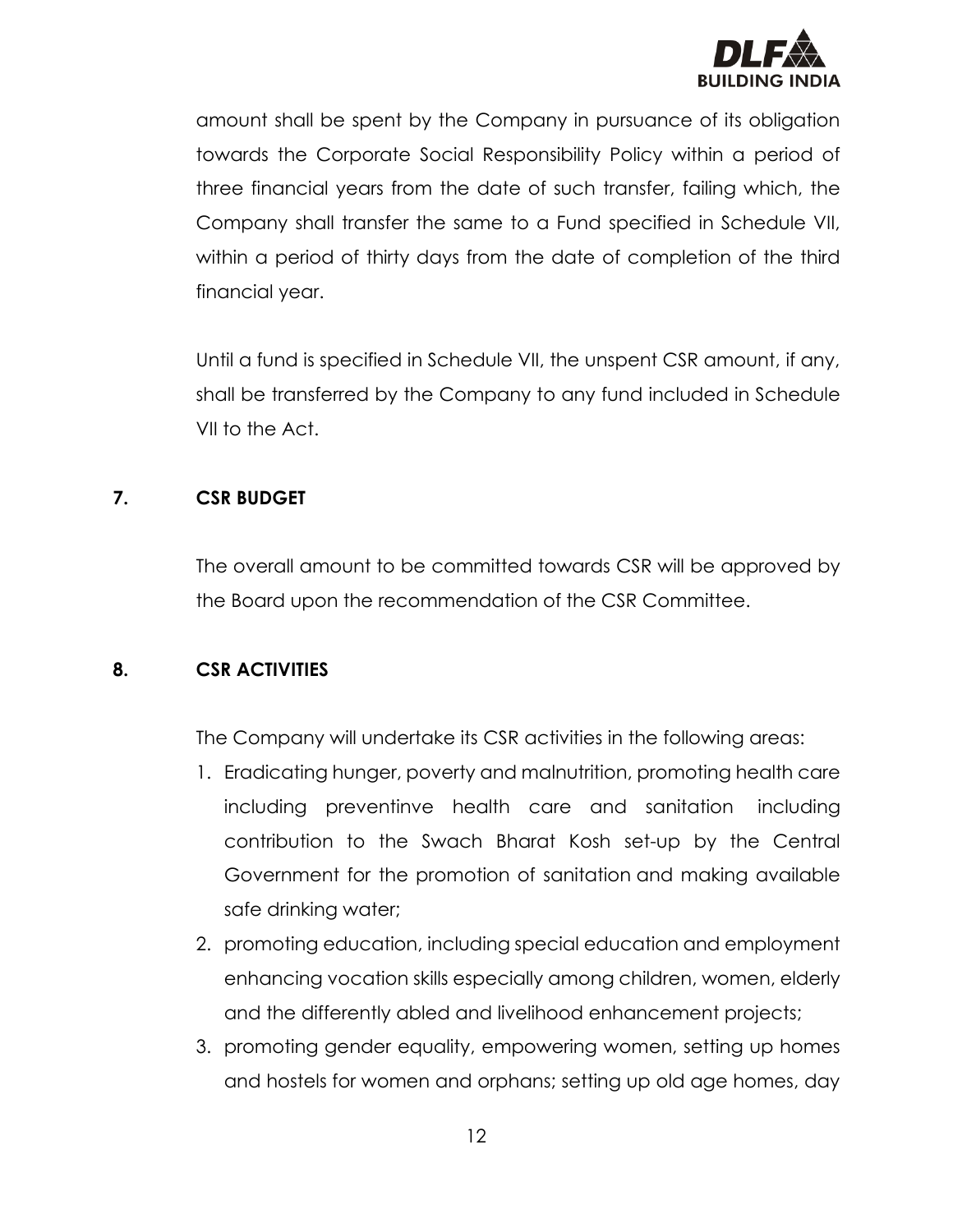

care centres and such other facilities for senior citizens and measures for reducing inequalities faced by socially and economically backward groups;

- 4. ensuring environmental sustainability, ecological balance, protection of flora and fauna, animal welfare, agroforestry, conservation of natural resources and maintaining quality of soil, air and water including contribution to the Clean Ganga Fund setup by the Central Government for rejuvenation of river Ganga;
- 5. protection of national heritage, art and culture including restoration of buildings and sites of historical importance and works of art; setting up public libraries; promotion and development of traditional art and handicrafts;
- 6. measures for the benefit of armed forces veterans, war widows and their dependents Central Armed Police Forces (CAPF) and Central Para Military Forces (CPMF) veterans, and their dependents including widows;
- 7. training to promote rural sports, nationally recognised sports, paralympic sports and olympic sports;
- 8. contribution to the prime minister's national relief fund or Prime Minister's Citizen Assistance and Relief in Emergency Situations Fund (PM CARES Fund) or any other fund set up by the Central Government for socio economic development and relief and welfare of the schedule caste, tribes, other backward classes, minorities and women;
- 9. Contribution to incubators or research and development projects in the field of science, technology, engineering and medicine, funded by the Central Government or State Government or Public Sector Undertaking or any agency of the Central Government or State Government; and contributions to public funded Universities; Indian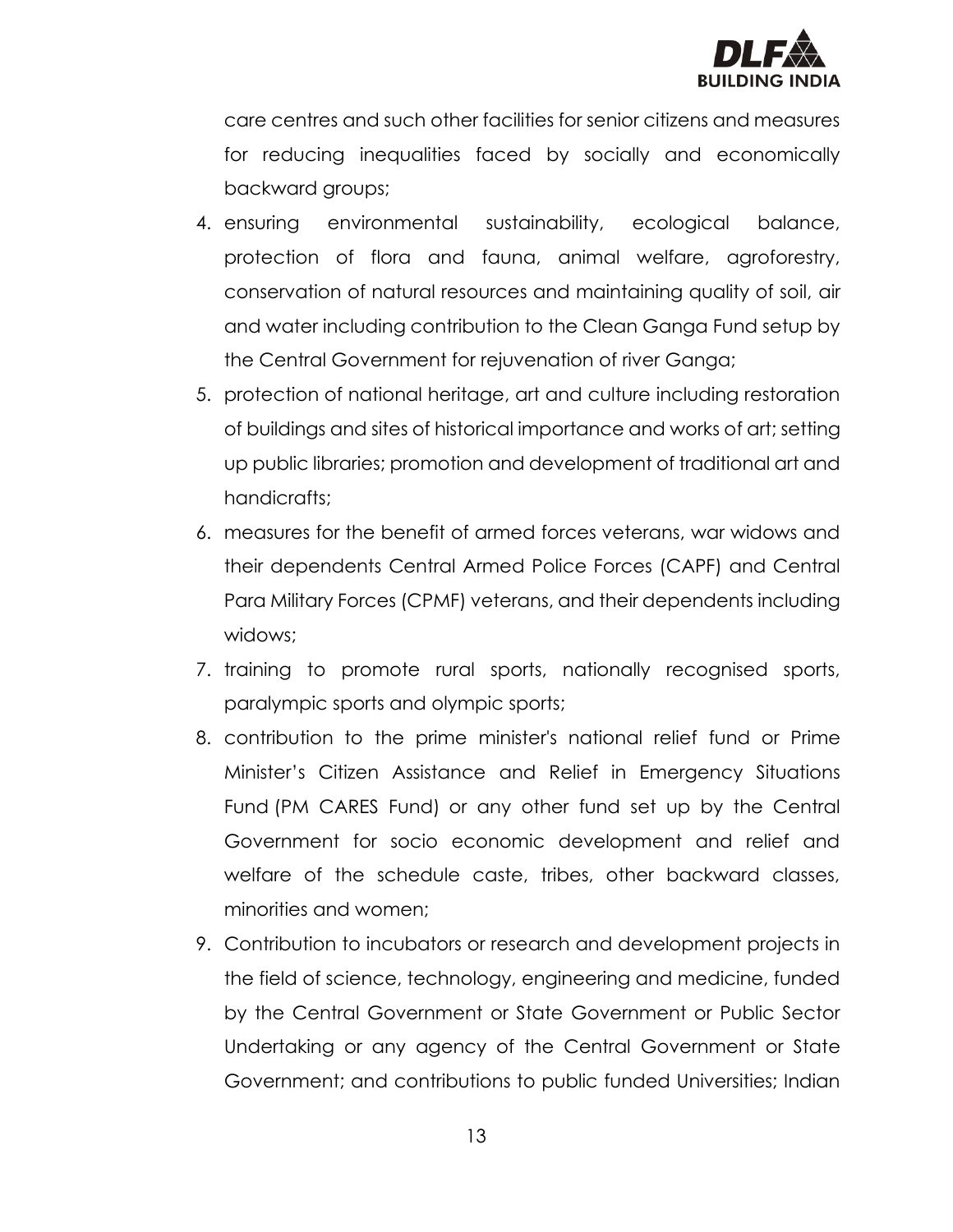

Institute of Technology (IITs); National Laboratories and autonomous bodies established under Department of Atomic Energy (DAE); Department of Biotechnology (DBT); Department of Science and Technology (DST); Department of Pharmaceuticals; Ministry of Ayurveda, Yoga and Naturopathy, Unani, Siddha and Homoeopathy (AYUSH); Ministry of Electronics and Information Technology and other bodies, namely Defense Research and Development Organisation (DRDO); Indian Council of Agricultural Research (ICAR); Indian Council of Medical Research (ICMR) and Council of Scientific and Industrial Research (CSIR), engaged in conducting research in science, technology, engineering and medicine aimed at promoting Sustainable Development Goals (SDGs).

- 10.Rural development projects including community/ social/ infrastructure creation intended for the general well being of society at large;
- 11.Slum area development including social infrastructure projects in urban areas aimed at improving the well being and safety of the general public in such urban areas; and
- 12. disaster management, including relief, rehabilitation and reconstruction activities.

The CSR Committee shall formulate and recommend to the Board, an Annual Action Plan. The details of each of the CSR activities/ programmes undertaken during a financial year shall be set-out in the Annual Action Plan. The Board may alter the Annual Action Plan at any time during a financial year, as per the recommendation of the CSR Committee, based on the reasonable justification to that effect.

The Company shall give preference to the local area and areas around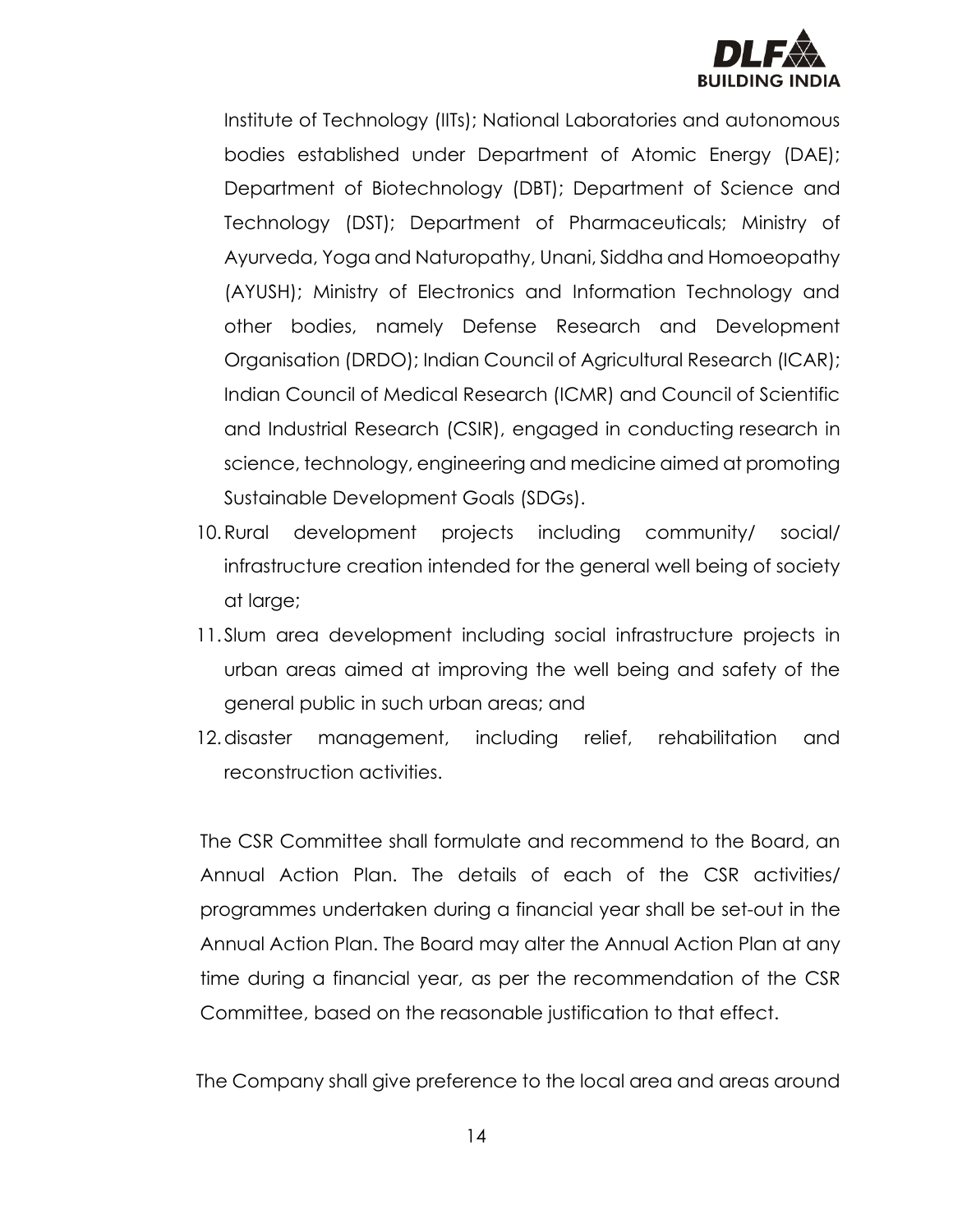

it where it operates, for undertaking/ implementing/ executing/ collaborating for CSR activities.

#### **9. IMPLEMENTATION OF CSR ACTIVITIES**

The CSR activities identified by the CSR Committee and approved by the Board shall be implemented in a project mode through implementing agency(ies), which will entail charting the stages of execution through planned processes, measurable targets, mobilization and allocation of budgets and prescribed timelines. It also involves assigning of responsibility and accountability. Suitable documents/ agreements, if required, shall be entered into with the implementing agencies for the purposes of implementation of the CSR projects. The conditions of grant of amounts for all CSR activities and the break-up of the allocations shall be set-out and evaluated from time to time.

The Company may engage international organisations for designing, monitoring and evaluation of the CSR activities as per the CSR policy as well as for capacity building of its own personnel for CSR.

#### **10. MONITORING MECHANISM**

The CSR Committee will ensure a transparent monitoring mechanism for ensuring effective implementation of the CSR activities proposed to be undertaken by the Company.

The CSR Committee will ensure that the CSR activities are undertaken in compliance with this CSR Policy and in a project or programme mode with clearly defined project deliverables, implementation schedules,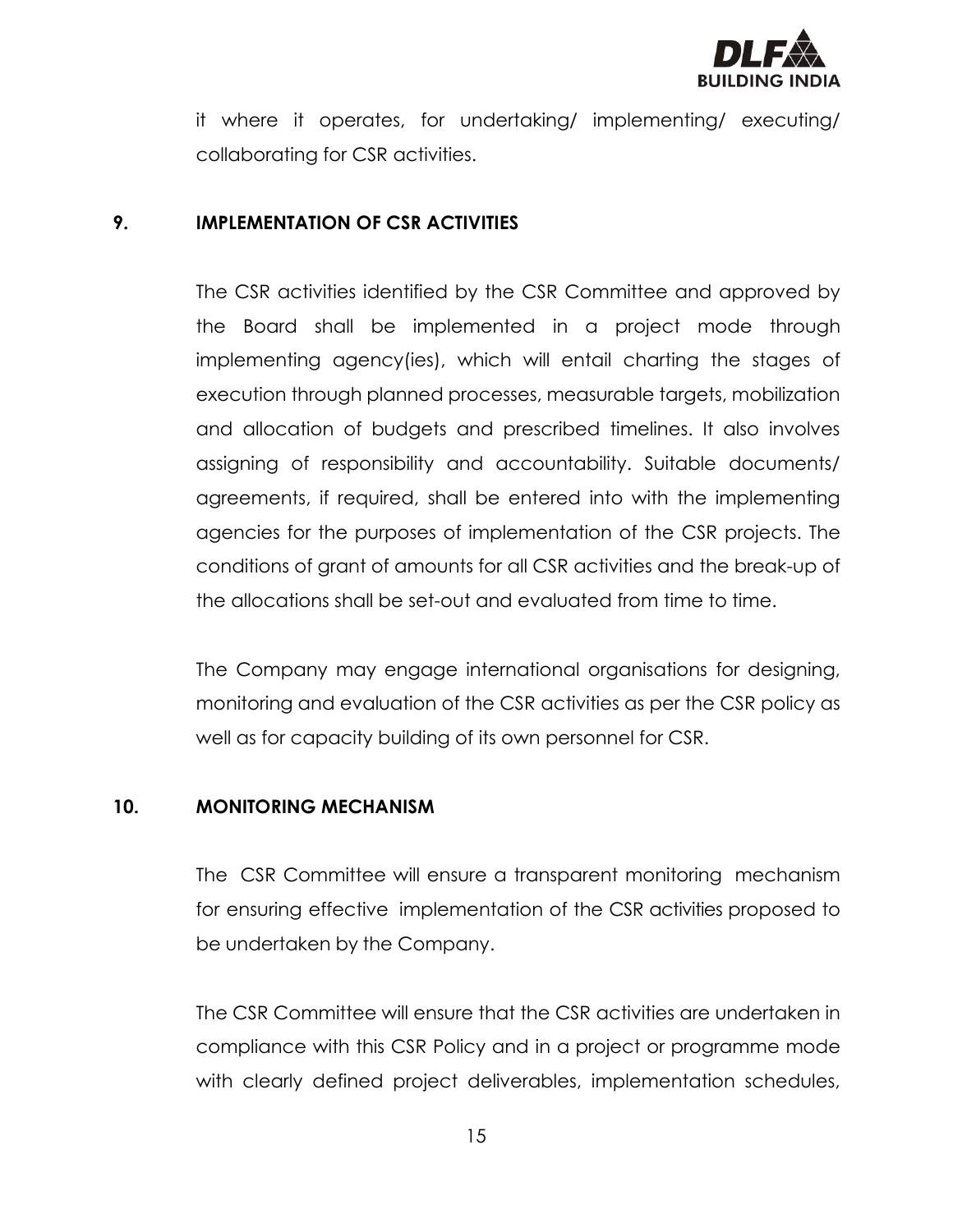

processes and budgets as given in the Annual Action Plan.

The CSR Committee will monitor the projects and programmes to ensure that they are being carried out in compliance with this CSR Policy and the Act. The CSR Committee shall also apprise to the Board of Directors about the progress of CSR project/ programmes/ activities including expenditure incurred by the implementing agency(ies) till the allocated budget is fully utilised.

In case of the Ongoing Project(s), the Board shall monitor the implementation of the project with reference to the approved timelines and year-wise allocation and shall be competent to make modifications, if any, for smooth implementation of the project within the overall permissible time period.

The Board shall satisfy itself that the funds so disbursed have been utilised for the purposes and in the manner as approved by it and the Chief Financial Officer shall certify to the effect.

# **11. ROLE OF THE IMPLEMENTING AGENCIES**

The implementing agencies shall be responsible for:

- (i) Determining the modalities of execution including targets and timelines in consultation with the CSR Committee;
- (ii) Ensuring that implementation of all CSR activities is being carried on in accordance with the above;
- (iii) Supervising the implementation of the CSR activities and ensuring that the CSR activities are undertaken in compliance with this CSR Policy with clearly defined project deliverables, implementation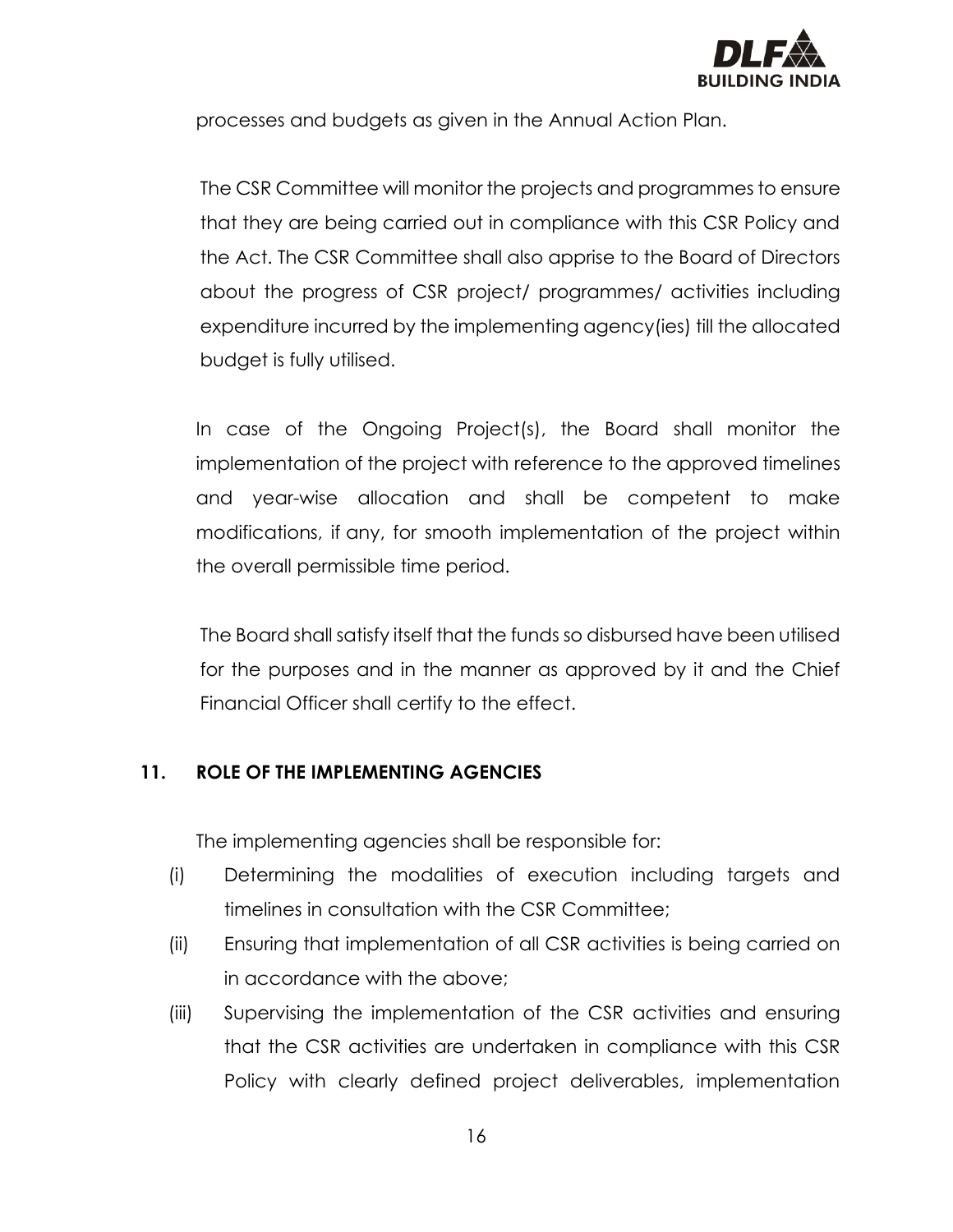

schedules, processes and budgets;

- (iv) Undertaking impact assessment of the CSR activities, as may be required;
- (v) Maintaining documents and accounts pertaining to all CSR activities of the Company;
- (vi) Keep the CSR Committee updated on Implementation progress of CSR activities; and
- (vii) Assisting the CSR Committee in monitoring of CSR activities and preparation of the annual report on CSR.

# **12. CAPACITY BUILDING**

The Company may build CSR capacities by providing suitable training to its own personnel as well as those of implementing agencies through institutions.

# **13. IMPACT ASSESMENT**

In case, the Company has average CSR obligation of  $\bar{\tau}$  ten crore or more in pursuance of Section 135(5) of the Act, in the three immediately preceding financial years, it shall undertake impact assessment, through an independent agency, of its CSR projects having outlays of  $\bar{\tau}$  one crore or more, and which have been completed not less than one year before undertaking the impact study.

The impact assessment reports shall be placed before the Board and shall be annexed to the annual report on CSR.

In order to undertake impact assessment, the Company may incur an amount up to 5% of the total CSR expenditure for that financial year or  $\bar{\tau}$  fifty lakh, whichever is less and the same shall be considered as CSR expenditure for that financial year.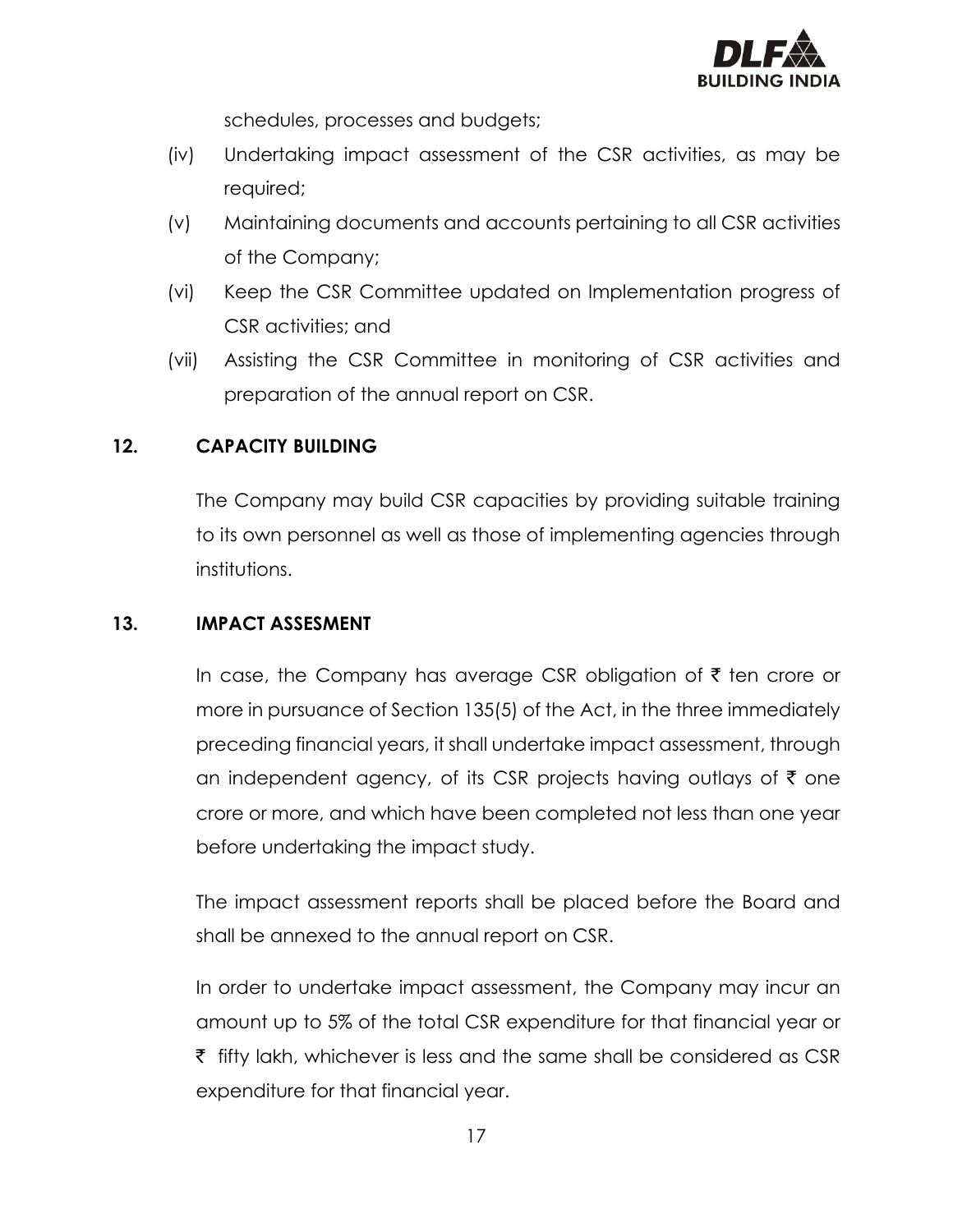

# **14. DISCLOSURES**

The CSR Committee shall prepare an annual report on CSR, in the format prescribed under the Act and such report shall be included in the Board's report annexed to the financial statements. The report shall be signed by the Chairman of the CSR Committee and Managing Director/ Director of the Company.

The Company shall host the contents of the CSR Policy on its website, if any, in such manner as may be prescribed.

#### **15. AMENDMENTS**

The CSR Committee is empowered to recommend amendments or modifications to the CSR Policy including Annual Action Plan and such changes shall be placed before the Board for approval.

Where the CSR Policy including Annual Action Plan is in variance with the requirements of the Act, the provisions of the Act shall prevail.

#### **16. GENERAL**

In case of any doubt with regard to any provisions of the CSR Policy and also in respect of matters not covered herein, a reference to be made to the CSR Committee or to the Chairman of the CSR Committee. In all such matters, the interpretation and decision of the Chairman of the CSR Committee shall be final.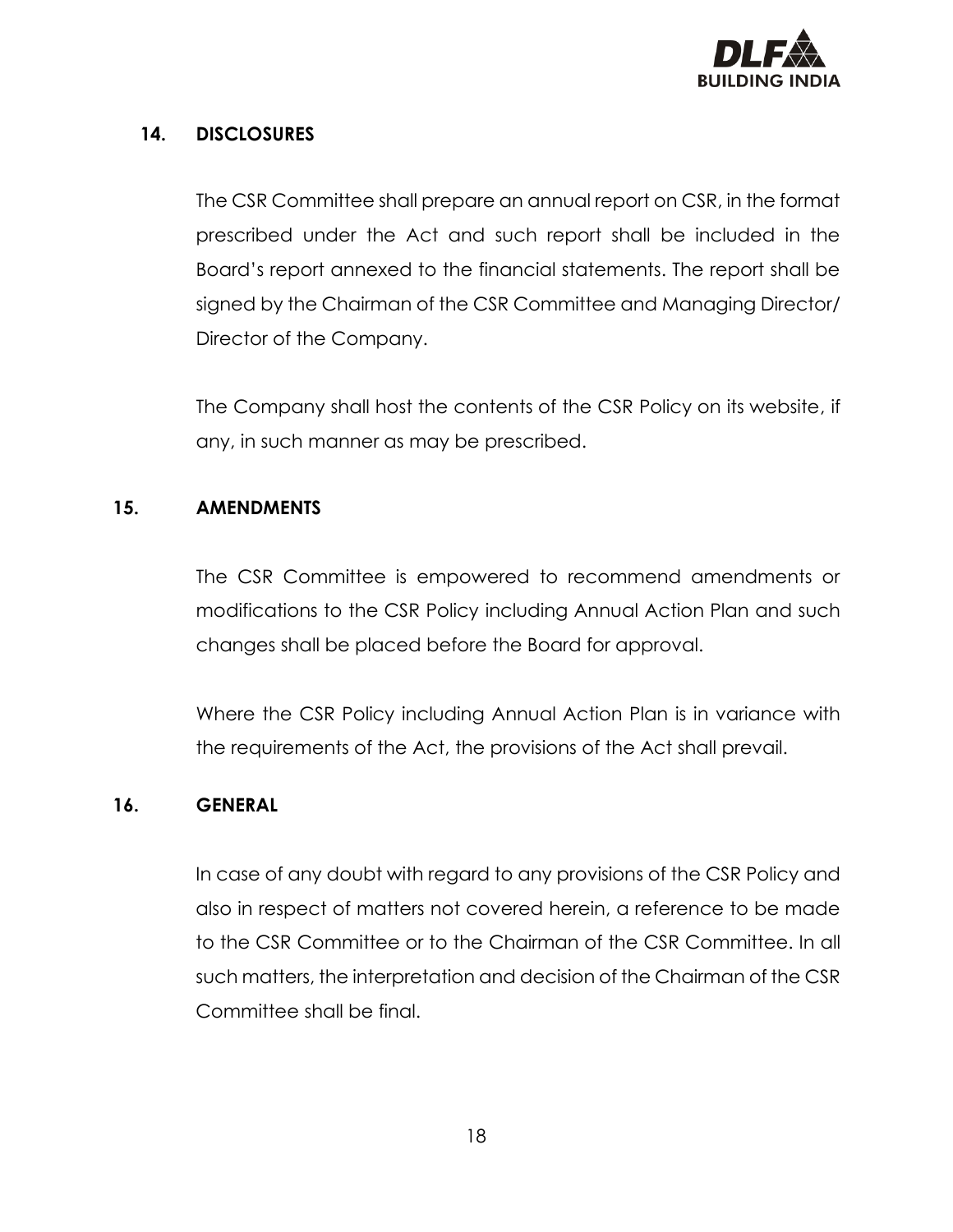

# **DLF PROMENADE LIMITED**

# **CORPORATE SOCIAL RESPONSIBILITY ANNUAL ACTION PLAN FOR FY 2020-21**

# **[IN TERMS OF SECTION 135 OF THE COMPANIES ACT, 2013 READ WITH CORPORATE SOCIAL RESPONSIBILITY POLICY RULES, 2014]**

# **1. INTRODUCTION**

In terms of the provisions of Section 135 of the Companies Act, 2013 read with the Companies (Corporate Social Responsibility Policy) Rules, 2014, as amended from time to time, DLF Promenade Limited (the "Company") is undertaking certain Corporate Social Responsibility (CSR) projects/ programmes. The CSR Committee is required to formulate and recommend an annual action plan for CSR activities to the Board of Directors. The details of each of the CSR activities/ programmes to be undertaken during a financial year is required to be set-out in the Annual Action Plan. Further, the Board may alter the Annual Action Plan at any time during a financial year, as per the recommendation of the CSR Committee, based on the reasonable justification to that effect. Words and expressions not defined in this Annual Action Plan shall have the same meaning as contained in the CSR Policy read with provisions of the Companies Act, 2013 read with the rules made thereunder**.**

# **2. CSR PROJECTS OR PROGRAMMES**

The Company will undertake the following CSR project(s)/ programme(s) through implementing agency(ies). This will be reviewed from time to time by the CSR Committee in line with the CSR Policy to meet the overall objectives.

1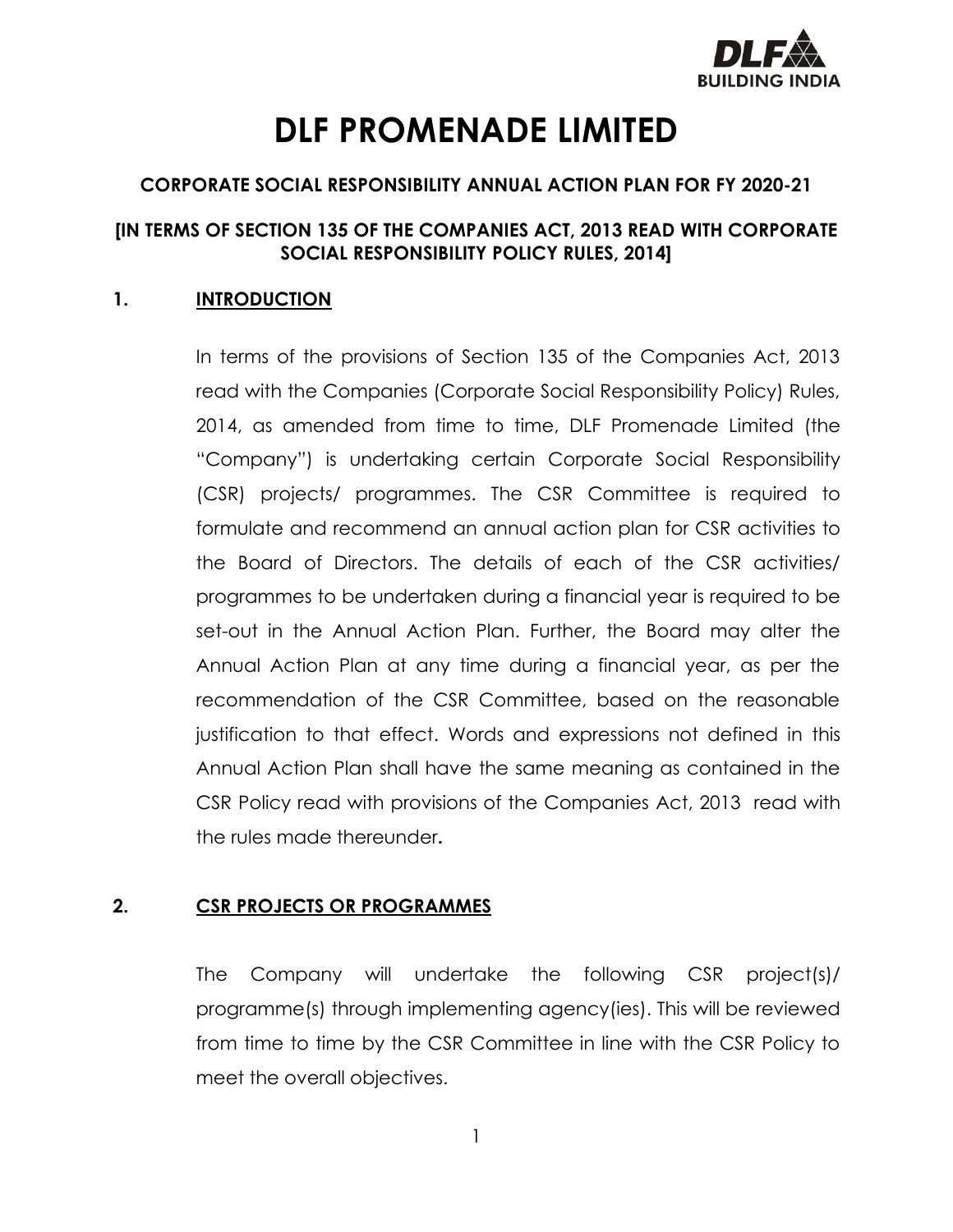

# **"DLF Cares" Education Support Programme**

Educate, Empower and Evolve lives of children coming from underprivileged backgrounds and make a meaningful difference in their lives by optimising academic performance & holistic development.

The following are the major deliverales:

- ➢ Provide Scholarship to needy students to access quality education;
- ➢ Personal grooming and mentorship through active engagement and participation of students and their parents vide webinars and workshops organised at regular basis;
- ➢ 24\*7 helplines to support parents and students manned by dedicated professional age-appropriate counsellors;
- ➢ Career assessment, guidance, and admissions/ scholarship support to students in transition from school to college in partnership with specialised agencies;
- ➢ Preparation for students for transition from campus to corporate;
- ➢ Facilitate learning on digital platform with appropriate learning material as well as regulated study habits and time schedules, apart from digital learning aids; and
- ➢ Close monitoring to ensure disruption in learning and learning loss does not lead to dropouts specifically for wards of migrant workers.

Implementing Agency: DLF Q.E.C. Educational Charitable Trust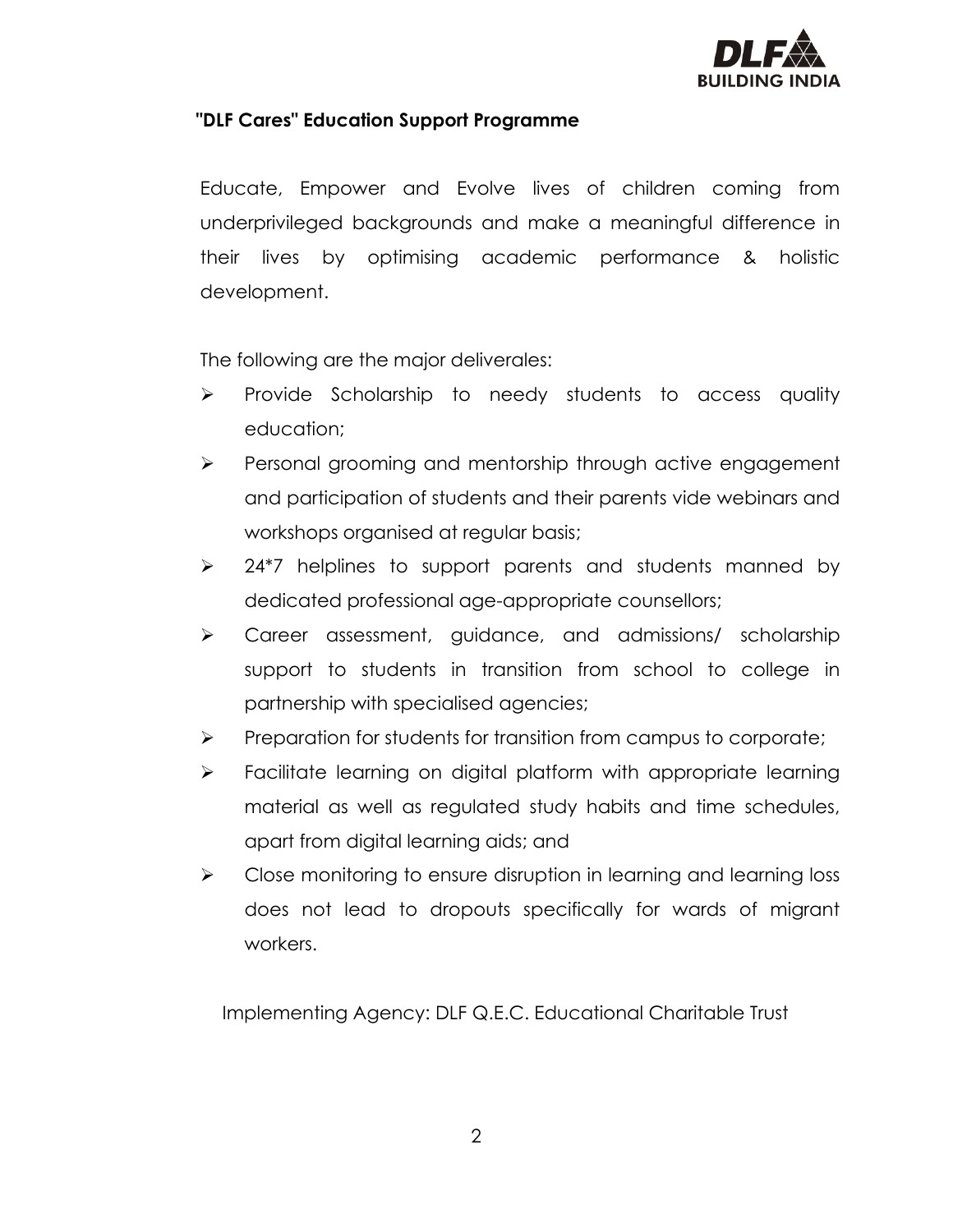

# **3. IMPLEMENTATION SCHEDULE**

The deliverables and monitoring mechanism and implementation schedule for the afore-mentioned project is given at Annexure-I. The Company would disburse the amount to implementing agency based on the timelines mutually agreed upon and the agency will also submit fund utilization statement at regular interval.

#### **4. MONITORING AND REPORTING MECHANISM**

The CSR Committee will ensure a transparent monitoring mechanism for ensuring effective implementation of the CSR activities to be undertaken by the Company.

The CSR Committee will monitor the projects and programmes to ensure that they are being carried out in compliance with the CSR Policy and the Companies Act, 2013. The CSR Committee shall also apprise to the Board of Directors about the progress of CSR project/ programmes/ activities including expenditure incurred by the implementing agency(ies) till the allocated budget is fully utilised.